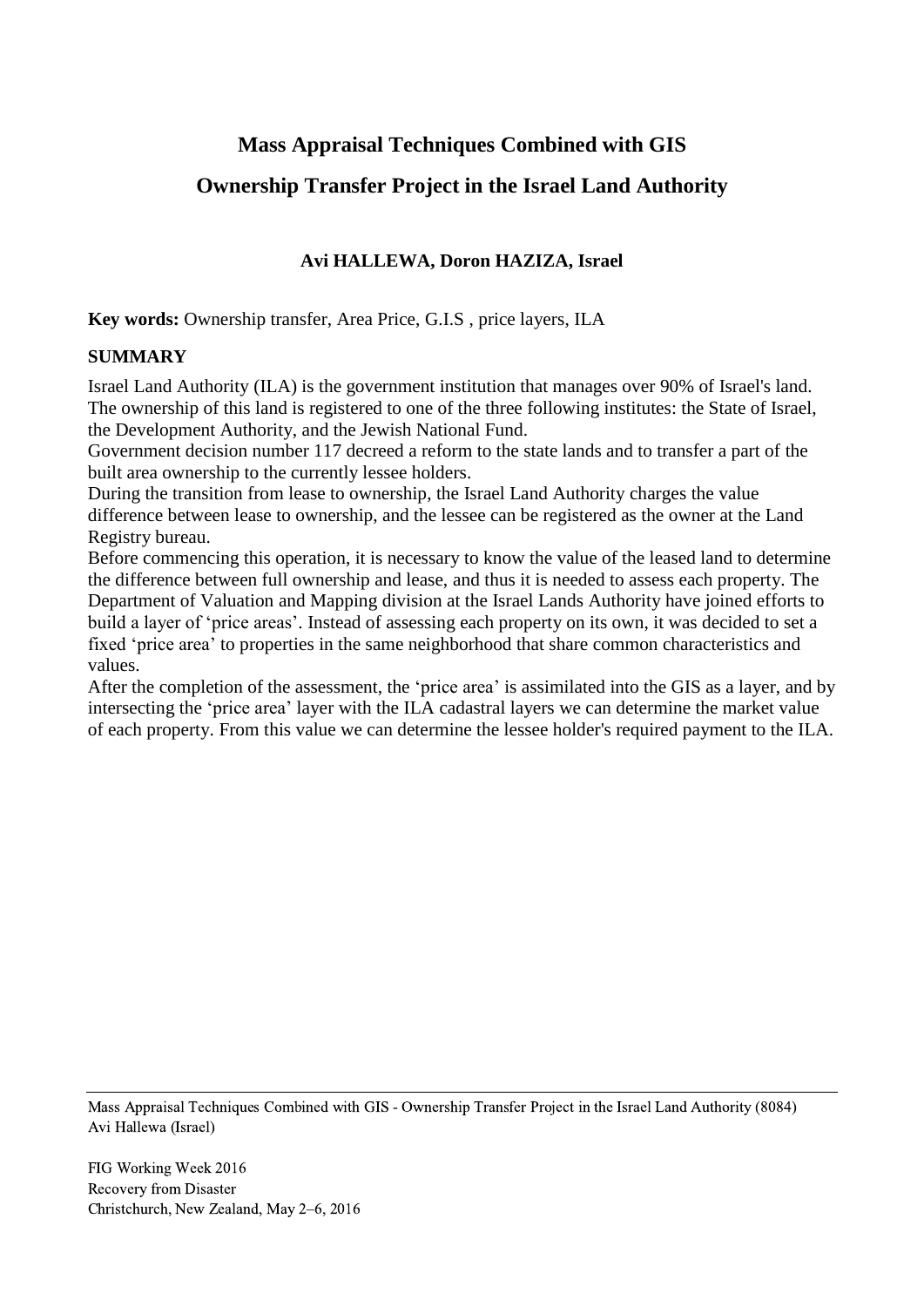# **Mass Appraisal Techniques Combined with GIS Ownership Transfer Project in the Israel Land Authority**

# **Avi HALLEWA, Doron HAZIZA, Israel**

# **ISRAEL'S LAND POLICY – ISRAEL LAND AUTHORITY**

Israel Land Authority is the government institution that manages the state lands. State lands compromise 93% of Israel's area (approximately 22 million dunam) and are owned by three bodies: The Jewish National Fund, the Development Authority, and the state. These lands are considered public lands and are in part leased to the public of the State of Israel. The additional 7% are privately owned lands.

The national land ownership principle is one of the corner stone's of Israel and was set by one of Israel's Basic Laws in 1960. This law decreed that the ownership of state lands won't by transferred without a specific permission in the law.

This situation where the majority of lands are owned by the state is different than the situation in most other countries. It is a result of a few unique historical characteristics of Israel. For the collective salvation of the land and the ownership of the land by the Jewish people there is a central place in the Zionistic ethos that stems from the biblical creed " The land shall not be sold forever" (Lev. 25:23 KJB).

The Authority's main areas of activity are managing land registry, creating land reserves for different applications, marketing lands, treating the lessees and residents, and regulating the different uses of the land.

#### **TRANSFERRING OWNERSHIP**

Transferring ownership is a part of Israel Land Authority reform that was meant to better governmental mechanisms of managing real estate. There will be ownership transfer to the lessees in areas designated for housing and employment, as well as allocating lands by selling instead of leasing. The reform means converting the lessee's rights from 'lease' to 'ownership,' so the lessee will be listed in the Land Registry as the owners of the property.

#### **THE CURRENT SITUATION**

Today, ILA must agree, being the owner of the land, to changes lessees want to be performed on the properties they have been leasing, starting from enclosing a balcony through to transferring rights. This situation creates a lot of friction between the public and the authority, leads to unnecessary

Mass Appraisal Techniques Combined with GIS - Ownership Transfer Project in the Israel Land Authority (8084) Avi Hallewa (Israel)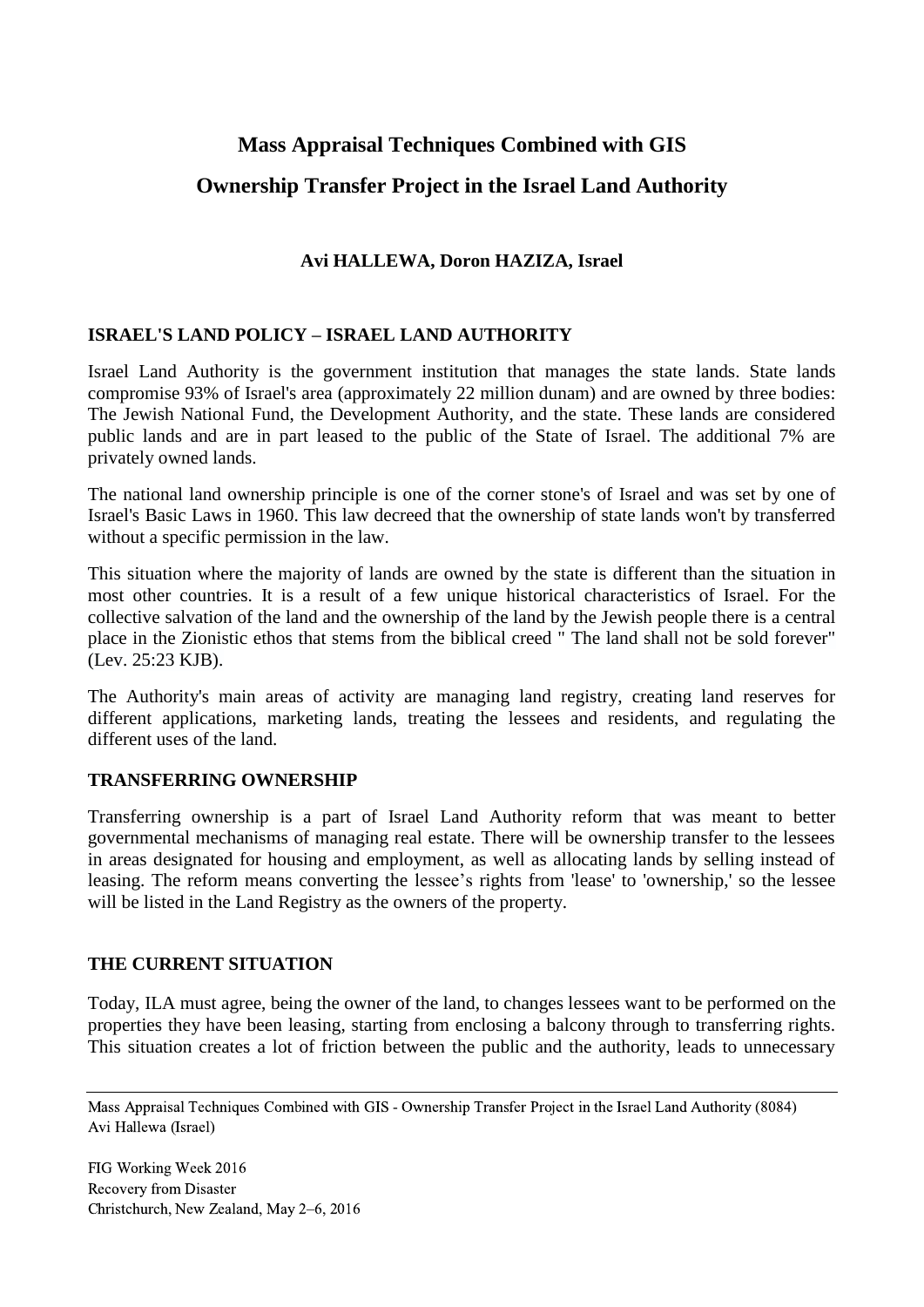delays, and burdens ILA in a way that makes it difficult to perform the core assignments of Israel land management.

# **THE SUGGESTED SOLUTION**

In order to improve and make the processes in the authority more efficient and reduce the friction between the citizens and the authority, two alternatives were examined in a committee that was established just for that – the Gadish committee. The first alternative suggested by the committee is leasing the full rights, current and future, on the land. The second alternative is giving full ownership of the land. The second alternative was chosen, claiming the first alternative, 'leasing', is like factual ownership but the land would still be managed by the authority and that wasn't the intent.

#### **OWNERSHIP GOALS**

The option of transferring ownership will have a positive effect on both ILA and the citizens by minimizing the bureaucracy the citizens face while wanting to perform various acts on the property, such as: building additions, changing designation, transferring rights etc., and forgoing the payments the citizen must pay when performing these actions.

In addition to all that has been mentioned previously, in a macro-economical view, giving ownership to the citizen will affect the market greatly: shortening the planning processes, lowering the price of lands and housing, and adding growth in the market. It will also encourage the private and municipal initiative for detailed planning and development of lands.

#### **WHAT LANDS ARE INCLUDED?**

The ownership won't be transferred from all state lands. The previously mentioned regards lands designated for housing and employment with capitalized contracts only. Transferring the ownership is not a must, but is permissible. All in all, transfer to private ownership will be applied to 1% of the area of the State of Israel, in such a delicate situation, most lands will still be owned by the state, JNF, and the Development Authority.

#### **APPRAISAL**

The ILA will transfer ownership in properties where transferring ownership is exempt from payment and in properties where the transferring of ownership requires payment. The payment for ownership will be determined as a certain percent of the value of the property. In order to determine the land value of the existing property, there is a need to perform land appraisals on a national scope.

In land designated for housing there can be discerned two main types of constructions – densely populated urban areas and low rise constructions. All the contracts in densely populated urban areas will be transferred to private ownership without any payment, so there is no need to perform land appraisals.

Mass Appraisal Techniques Combined with GIS - Ownership Transfer Project in the Israel Land Authority (8084) Avi Hallewa (Israel)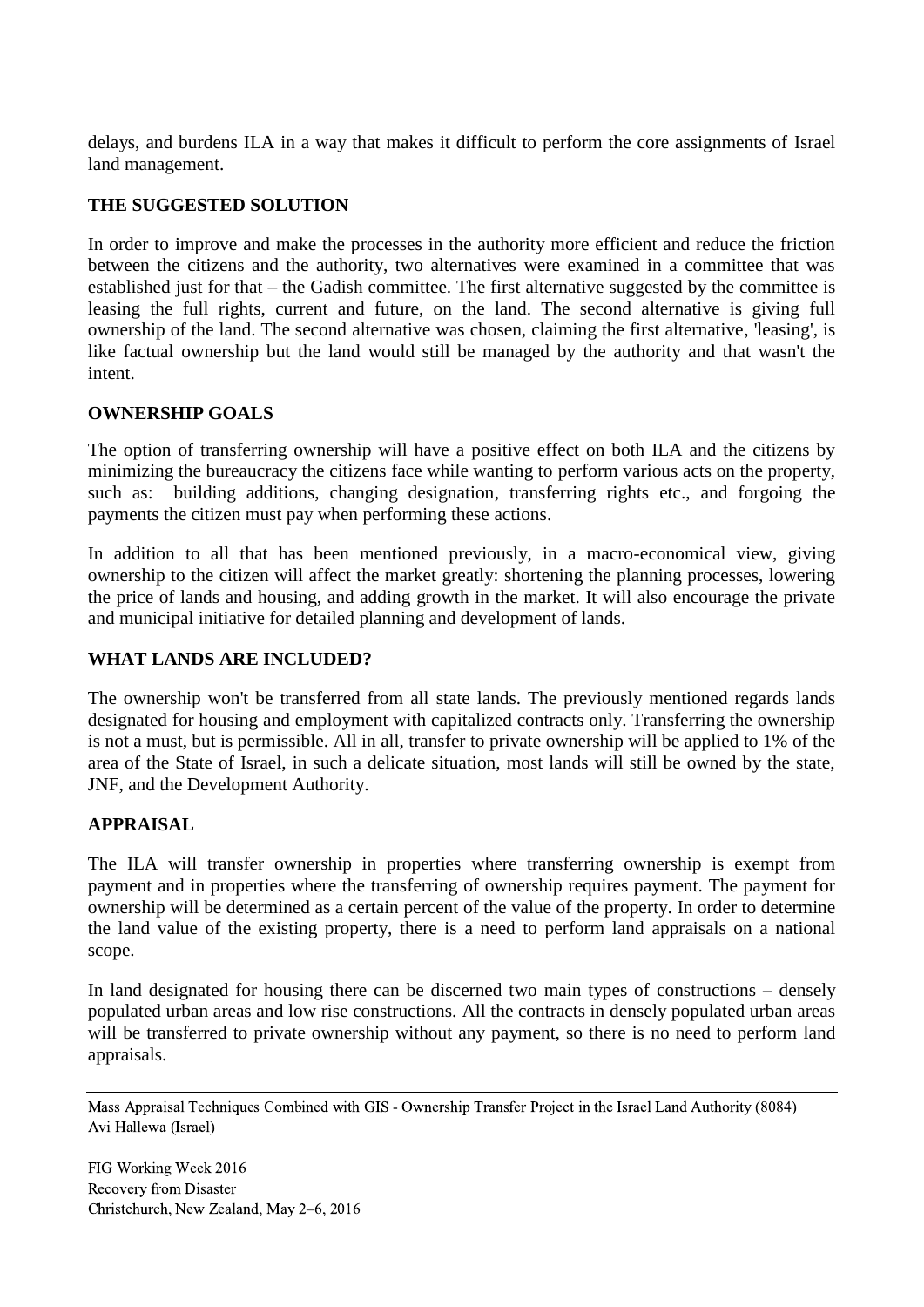Low rise construction contracts are separated into several groups, each with a different payment scheme:

- The first group of properties is properties whose land area is smaller than 280  $m^2$ , ownership in this group will be transferred without any payment and so there is no need to appraise this land.
- The second group of properties is properties whose land area is between 280  $m^2$  and 640  $m^2$ , transferring these properties requires payment.
- The third group of properties is those with land area of 640  $m^2$  to 1000  $m^2$ , transferring these properties requires payment.

Both property groups that require payments will have a land value table prepared by the full worth of the rights by the applicable planning data, and from it the payment for ownership transfer will be determined, according to the rates set in the committee decision.

Another group of properties will include properties with an area of 1 dunam to 16 dunam, ownership in these properties will be transferred for 31% of the difference between the leasing rights and the ownership rights according to individual assessment conducted for each property. In properties where the area is larger than 16 dunam the ownership won't be transferred, as was decided in the principles of land ownership policy.

# **WORK PROCESS WITH THE AUTHORITY APPRAISERS**

In order to assess the value of the properties by the appraisers, all the leasing contracts of low rise construction that meet the required criteria will be mapped. After mapping the contracts, maps with the properties and all the relevant information will be produced for the appraisers field work.

Maps with the areas where the properties are located will be distributed to the Authority appraisers by the National Appraiser. The appraisers will conduct assessments of the properties, where the value will be determined by whole areas containing the properties, and not necessarily the properties themselves. Price areas will include the properties and will give future reference for similar properties in the same price area. The concept is to cover built areas owned by the Authority that in case a single property will be accidently skipped over, there will be the possibility to transfer ownership by future geographical intersection.

# **THE PRINCIPLES IN PERFORMING THE APPRAISALS**

- 1. The appraisal will be for the full ownership of the empty property and without consideration of existing buildings.
- 2. The price values that will be determined will reflect the full planning potential, current and future, that may exist in the various lots.
- 3. Appraising the property will include the potential planning changes, as they may exist, while taking into consideration rejection risk and the required payments for application.

Mass Appraisal Techniques Combined with GIS - Ownership Transfer Project in the Israel Land Authority (8084) Avi Hallewa (Israel)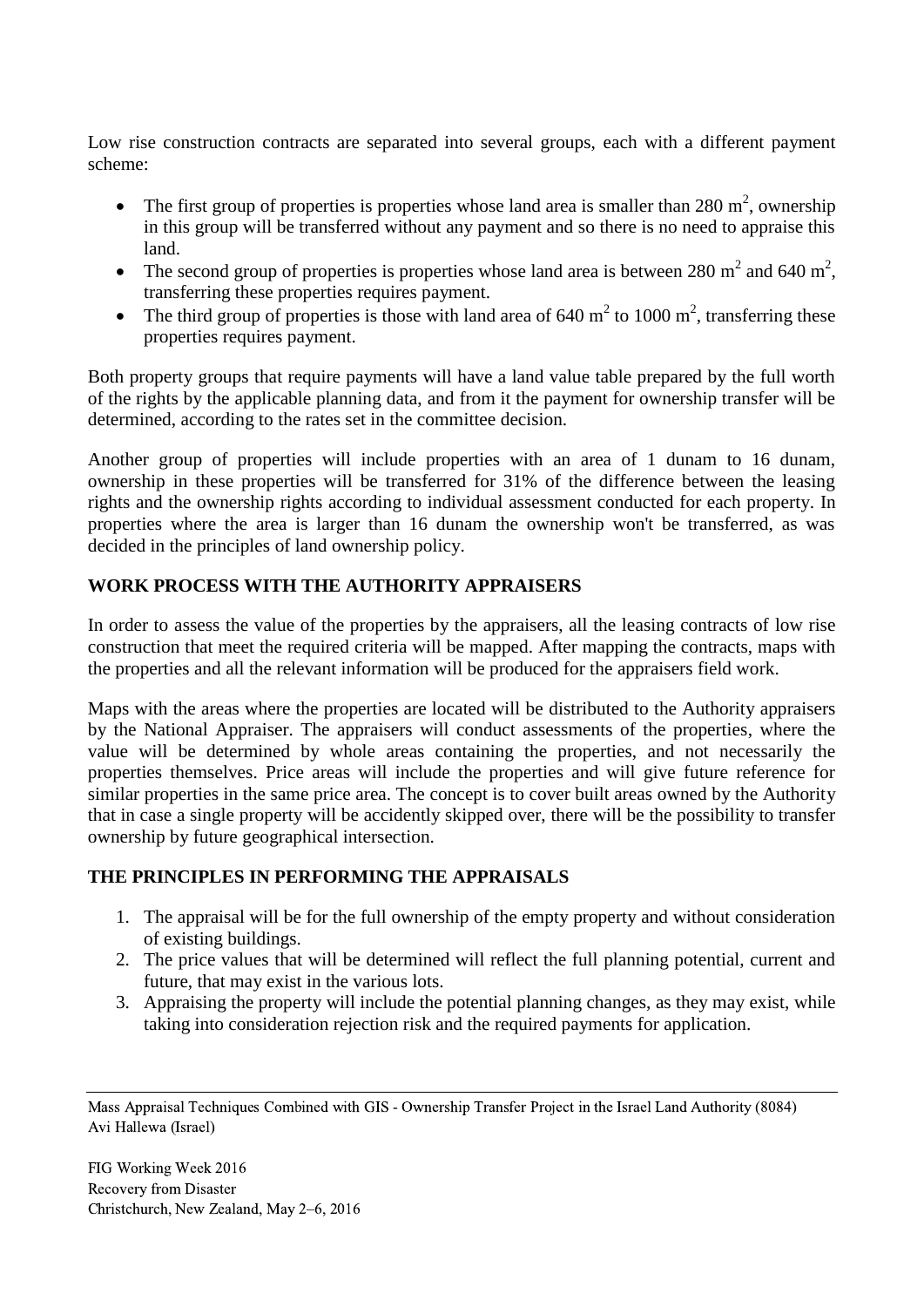4. The land will be assessed by the appraiser without development expenditure, taking into account standard normative development expenditures or the municipality's fees and taxes, according to the custom in the area.

Every appraiser allocated a work area will conduct a preparatory meeting with the National Appraiser of the Authority, where there will be presented to him the principles of the work, his work areas, and also the maps of the price areas he is to determine. The final product the appraiser must produce is a map that has been divided according to the price areas and a land value table for the price areas marked on the map.

Upon the completion of the appraisal, the appraiser will transfer the data (the map with price areas and the land value table) to the professional committee where the National Appraiser of the Authority will review the assessments.

Producing the maps and constructing the price layers is done in the GIS (Geographic information system). The GIS of the authority is used as the main platform of managing the project.

# **GIS as a Central Tool to Determining Price Areas for Transferring Lease to Ownership**

# **The Engineering Challenge**

After mapping all the properties where ownership transfer will be possible for payment, it appears that about 140,000 low rise construction properties are supposed to transfer from the state ownership to the lessee ownership. The work areas were divided to the 6 ILA regions: North, Haifa, Center, Tel Aviv, Jerusalem, and the South, that include within them approximately 1900 municipal regions. The main work tool of the appraiser is a map that shows the properties he needs to asses and their immediate surroundings. In setting work guidelines, it was decided that each appraiser will receive a range of properties belonging to one municipal region, and the maps were made according to that.

After producing the maps for the appraisers, there is another part of the process that needs to be taken into account: assimilating the price areas that were marked on the maps. Assimilating those polygons (price areas) should also address the final product of the process – calculating the ownership cost. The GIS addresses the above mentioned process, and also the automation of several sub-processes.

When we begin to use "GIS terms", the whole picture begins to clear up. The final product we want to receive is a geographical layer of the properties with a field of the specific land value of each property. To get the layer that will give the value of a property and from which the future payment for ownership transfer will be derived, there is a need of several background layers. The first layer is properties with low rise contracts; this layer is built by an alphanumerical table of the properties that is received from alphanumerical systems of the Authority. The second layer is the national cadaster where each lease is determined by a whole parcel, and the third layer is the price area layer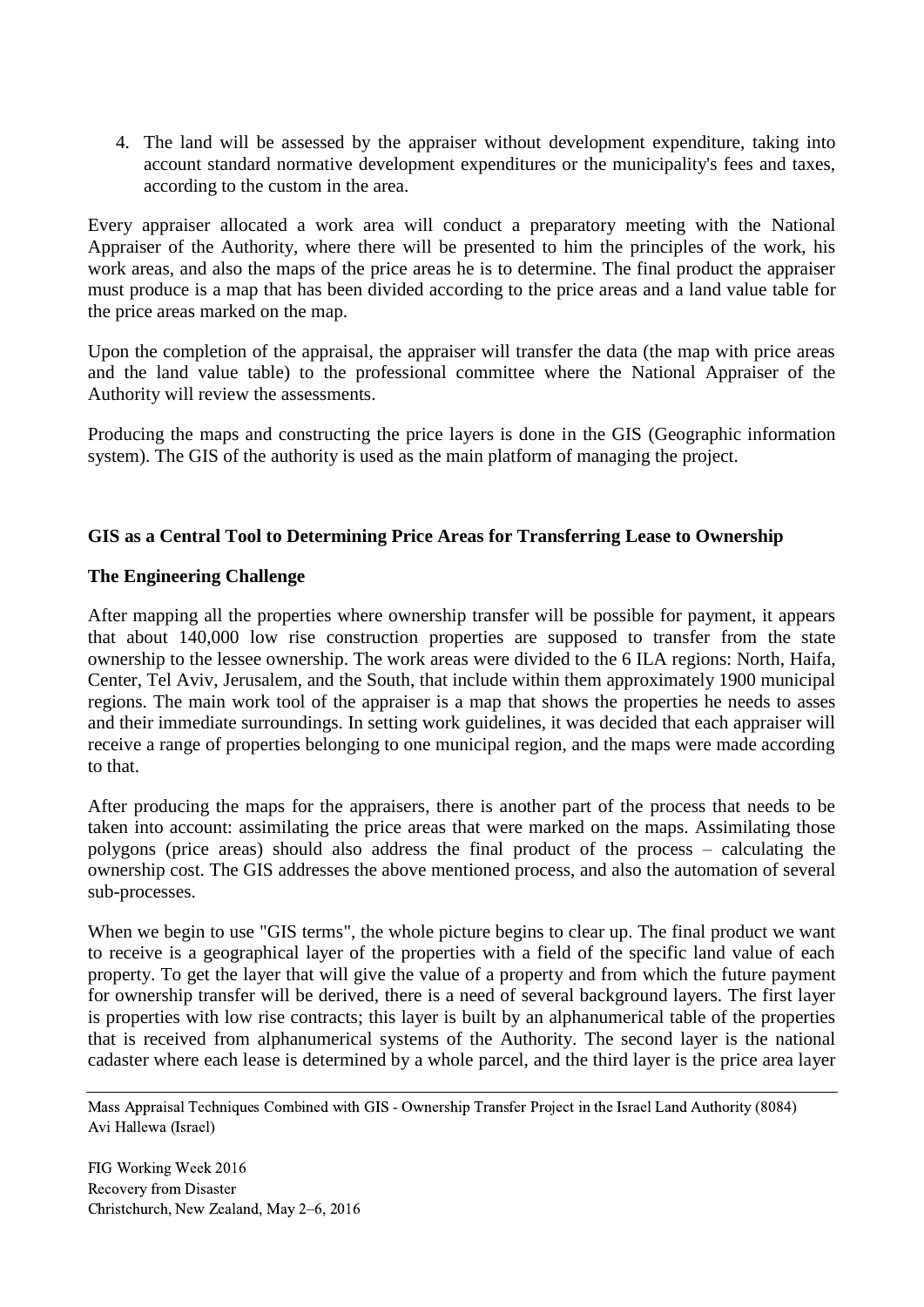that will be constructed from the appraisers' material (polygons marked on the maps). Given these three layers, it is possible to create a geographical intersection that gives us the land value of each property.

# **Managing GIS**

The final product of the process is a list of all the properties where ownership transfer is possible, where each property has a field with its value. The GIS, on the one hand, supplied the work material for the appraisers, and on the other hand, is used as a collecting mechanism for the assembly of the price area data.



# **Constructing Properties Layer**

The authority manages its property registration in an alphanumerical system called the 'Assets Book'. The Assets Book is the database of an alphanumerical table without any geographical relation. The Assets Book is managed on the parcel level, so each property is defined by complete block and parcel.

In order to find all the low rise construction contracts, there are several filtering processes applied on the alphanumerical data of the properties:

- 1. Filtering by contract low rise construction contracts. Densely populated urban area contracts are transferred without payments, so there is no need for appraisal.
- 2. Filtering by priority areas and areas along the border national priority areas are determined occasionally by the government and the payment rates there are discounted greatly.
- 3. Filtering by the area according to the ownership transfer principles table that has been determined by Israel Land Committee.

Mass Appraisal Techniques Combined with GIS - Ownership Transfer Project in the Israel Land Authority (8084) Avi Hallewa (Israel)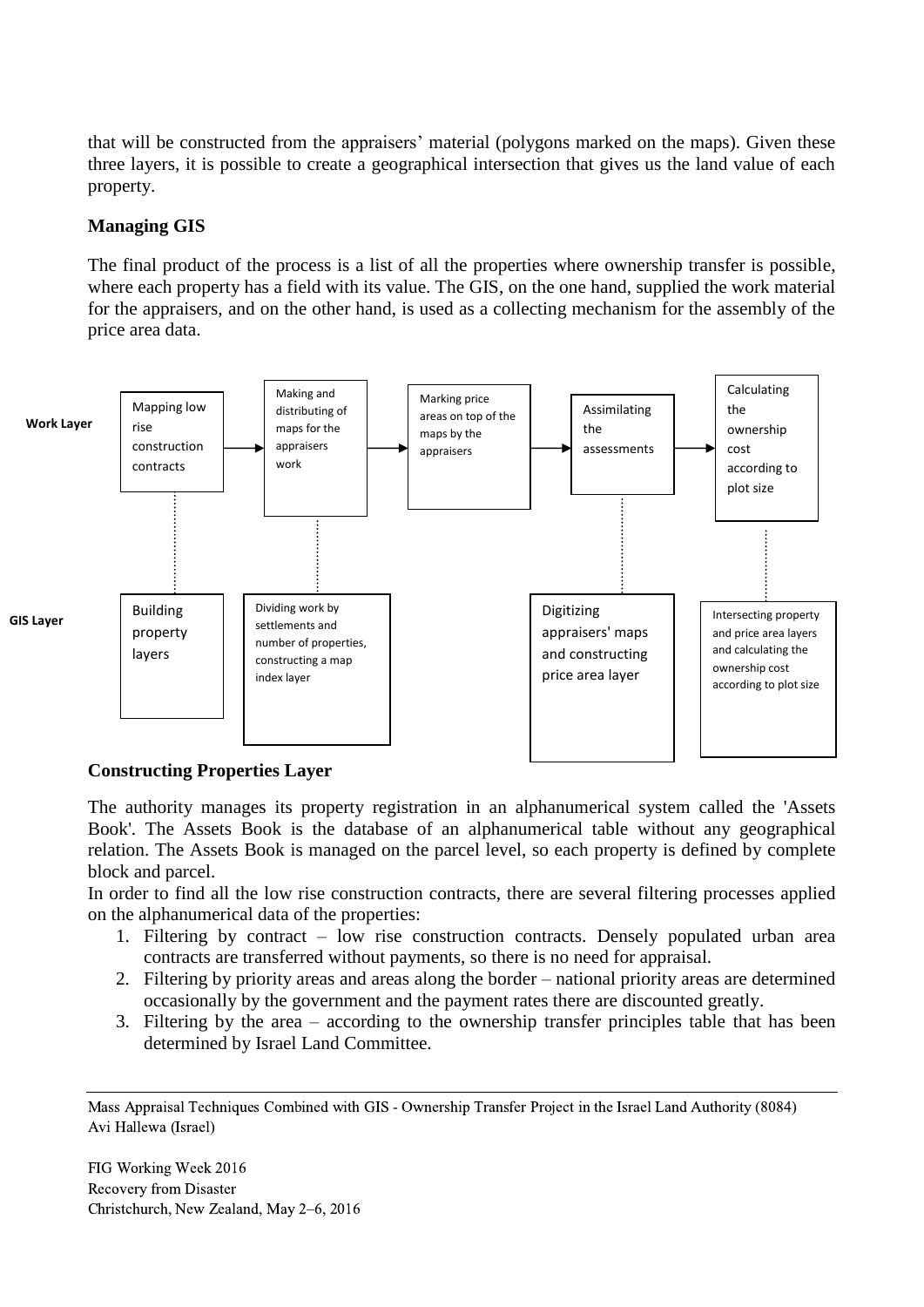After the production of the table, there is a merge of matching records between the table and the national cadaster layer by combining the fields of block and parcel - Join\_Field=Block\*10000+Parcel. This creates a property layer that includes all the property details in the GIS. The merging process is a geographical mapping of the properties in a single parcel resolution, even if the property doesn't necessarily cover the whole parcel and the exact location of the property within the parcel is unknown. Thus, if there is no parcellation, the property's location is uncertain.

Generally, all the properties are converted from the table database into a geographical layer whether they cover a complete parcel or only a part of it. There are properties yet to be parceled and they are still undefined by whole block and parcel, and as such, cannot be registered for ownership in the Land Registry. Those kinds of properties will be dealt with at a later stage when the parcellation will be registered. However, it may be that the appraisers will define a price area of such an area that will be assimilated based on land registry plans in production or valid zoning plans, and when the division will be registered, the owners will be able to pay the fee, gain ownership of the land and register at the Land Registry as owners.

# **Creating a Map Indexing Layer**

The maps will be central tools for the appraisers, for building the final layer will be based on the appraisers' marks on the map.

The GIS is used in creating all the maps according to managing principles that were determined:

- 1. Each map will include a single municipal area.
- 2. The maps are built in the GIS while showing the properties where appraising is needed. In order to create the maps, we made the index layer which allows to manage dividing the maps for the appraisers.
- 3. All municipal areas with properties were mapped, and each area will be assessed by a different appraiser.
- 4. There are populated areas that because their size don't fit in one map within a reasonable scale. These areas will be mapped in several maps and there was set a scale of 1:5,000 for each map – the minimal scale an appraiser can practically use in field work and all the layers are still clearly visible.
- 5. The maps sheet size will vary according to scale constraints.

The map index layer is a layer of map sheets. Each sheet size has been calculated in Israel coordinate system as a virtual polygon by forcing the 1:5,000 scale. A0, A1, A2, A3, A4 sheets were constructed and fit to each municipal area that includes properties. Each polygon in the map index layer is a map that will be used by a single appraiser. The index layer is used as a managing tool to update status in the process of building the price area layer. Each appraiser is responsible for one municipal area and has a map that matches that same municipal area.

Mass Appraisal Techniques Combined with GIS - Ownership Transfer Project in the Israel Land Authority (8084) Avi Hallewa (Israel)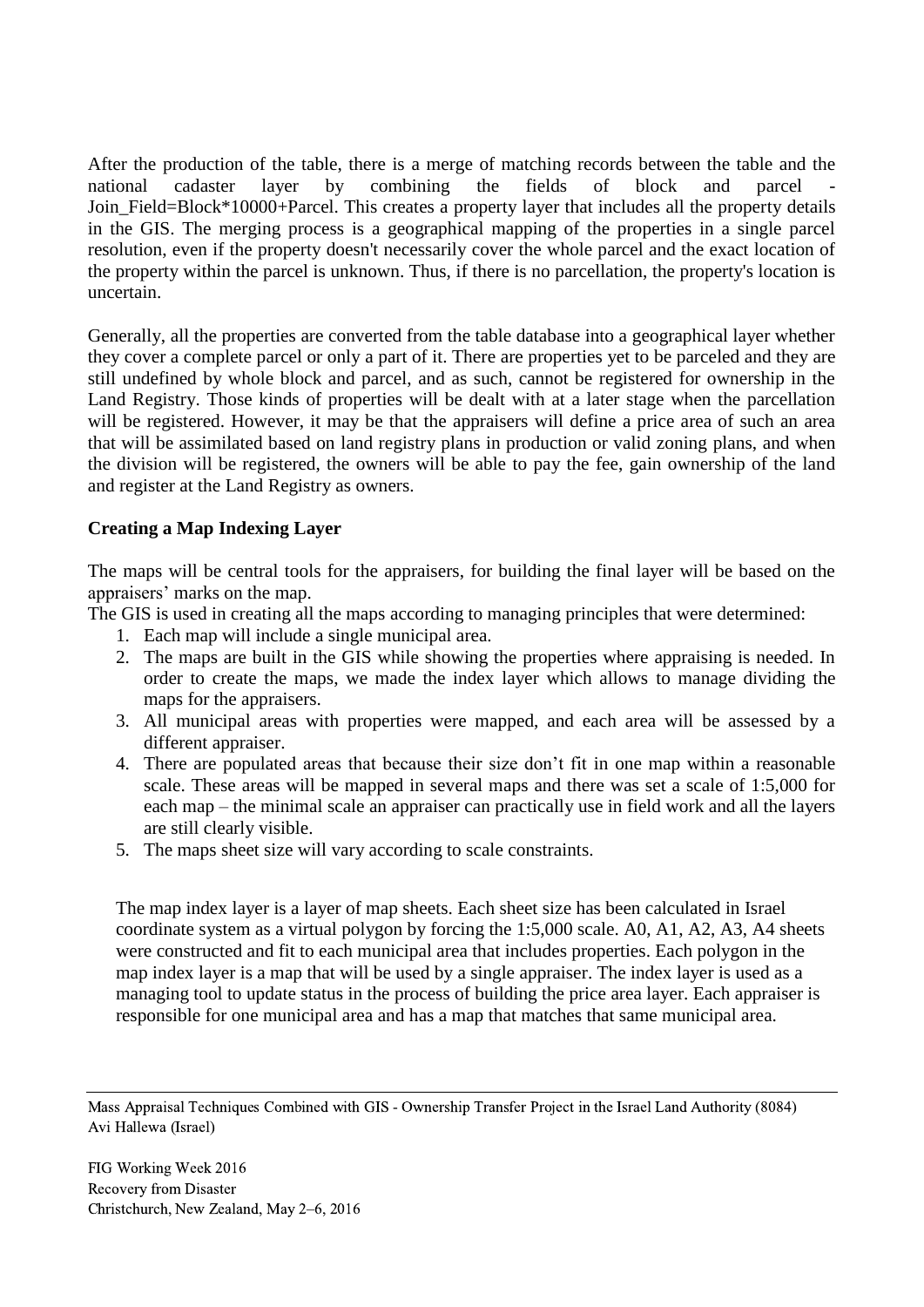

**Cartographic Aspects of Making the Work Maps for the Appraisers**

Each polygon in the map index layer will be a base of creating a set of maps for the appraiser. The set includes 3 basic maps:

- 1. Work map a work map includes the property layers, the cadaster layer, and the street layer. This is a work map that is used to mark price areas and will be the basis for the future digitization of the price areas.
- 2. Zoning map a map that includes the property layer and valid plans. The map will be used for information of the plan applied in the area, to help the assessment.
- 3. Orthophoto map Orthophoto map with the street names, to assist in navigating in the field.

#### **Digitizing the Appraiser Maps**

As previously mentioned, constructing the price areas layer is the basis for calculating the property value for each contract separately. The appraisers mark the price areas on top of the work maps (streets, cadaster, and properties). Each appraiser arrives at the national mapping department in order to assimilate the marked polygons on the maps and entering them into the national GIS.

Each price area is determined by several complete parcels, for the contract resolution is one whole registry unit – a whole parcel. In order to simplify the digitization process, taking into account the work resolution, an application was developed with which we can sample the appraiser's price area easily and also prevent the user that will perform the assimilation from dividing a parcel, making it possible to only assimilate whole parcels. The application is GIS based and allows marking whole parcels or blocks and defining an area by assimilating alphanumerical parameters, such as the appraiser's name, area number, prices and more (see diagram 3).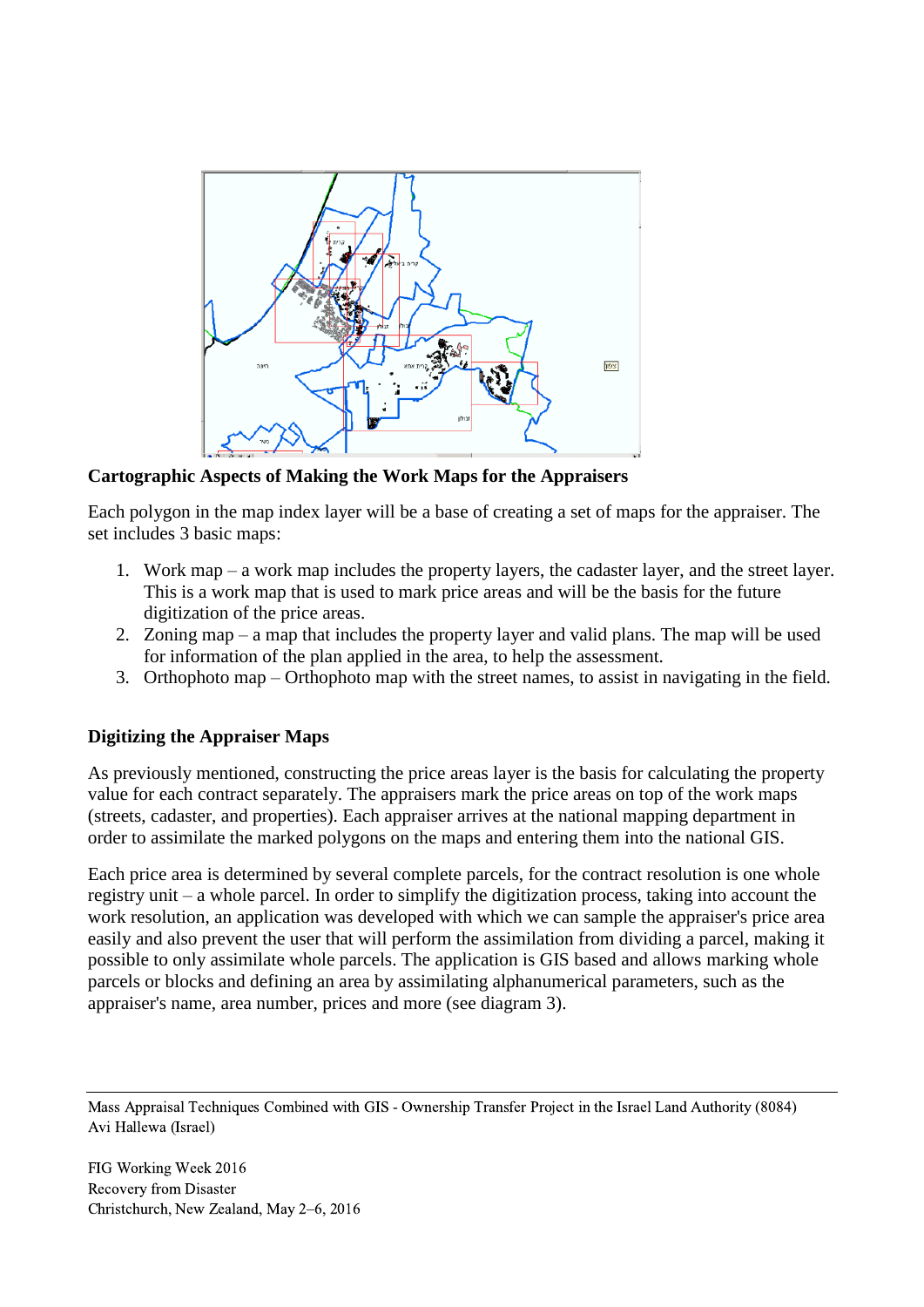

The work process:

- 1. Marking polygons (parcels/blocks) that define price areas by looking at the appraiser work map.
- 2. Merging the polygons that are one fixed price into one polygon.
- 3. Assimilating alphanumerical parameters about the area (assessment and management parameters).
- 4. Inserting the polygon to the price area layer.

Naturally, the first option chosen to assimilate the data from the work maps is scanning the maps and 'regular' digitization of the polygons while updating the fields in the layer. The aforementioned option requires resources and takes up valuable time. In order to spare the scanning process (that usually includes scanning A0 sheets) of approx. 1000 maps and to prevent parcel cuts by the sampler, a process of 'trace digitization' has been created. This process simplifies the assimilation and betters performance in comparison to classical digitization of polygons based on scanned maps.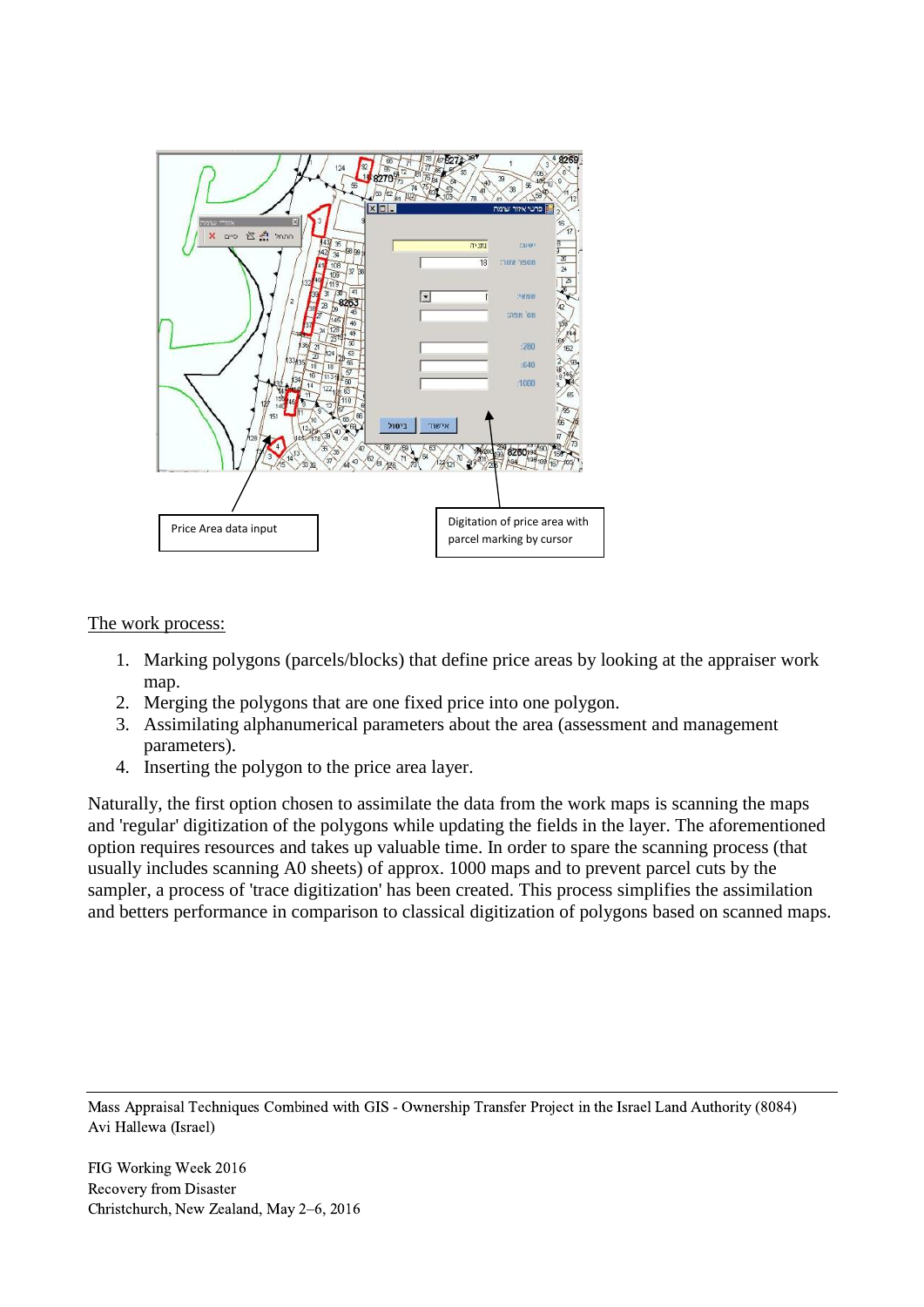

#### **North Netanya (Central District) Land Prices for 1 Dunam after digitization:**

#### **Calculating Ownership Cost**

Based on property groups (see Appraisal chapter), threshold prices were determined to be assimilated into the 'price area' polygon. The authority appraisers determined 3 prices for differently sized properties that were predetermined: a price for a lot sized  $280 \text{ m}^2$ , a price for a 640 m<sup>2</sup> lot, and a price for a lot sized  $1000 \text{ m}^2$ . Since the properties are heterogenic in size, there is a need to perform a linear interpolation between the three determined prices in order to deduce a value of a certain lot at the end of the geographical intersection between the price area layer and the property layer.



Mass Appraisal Techniques Combined with GIS - Ownership Transfer Project in the Israel Land Authority (8084) Avi Hallewa (Israel)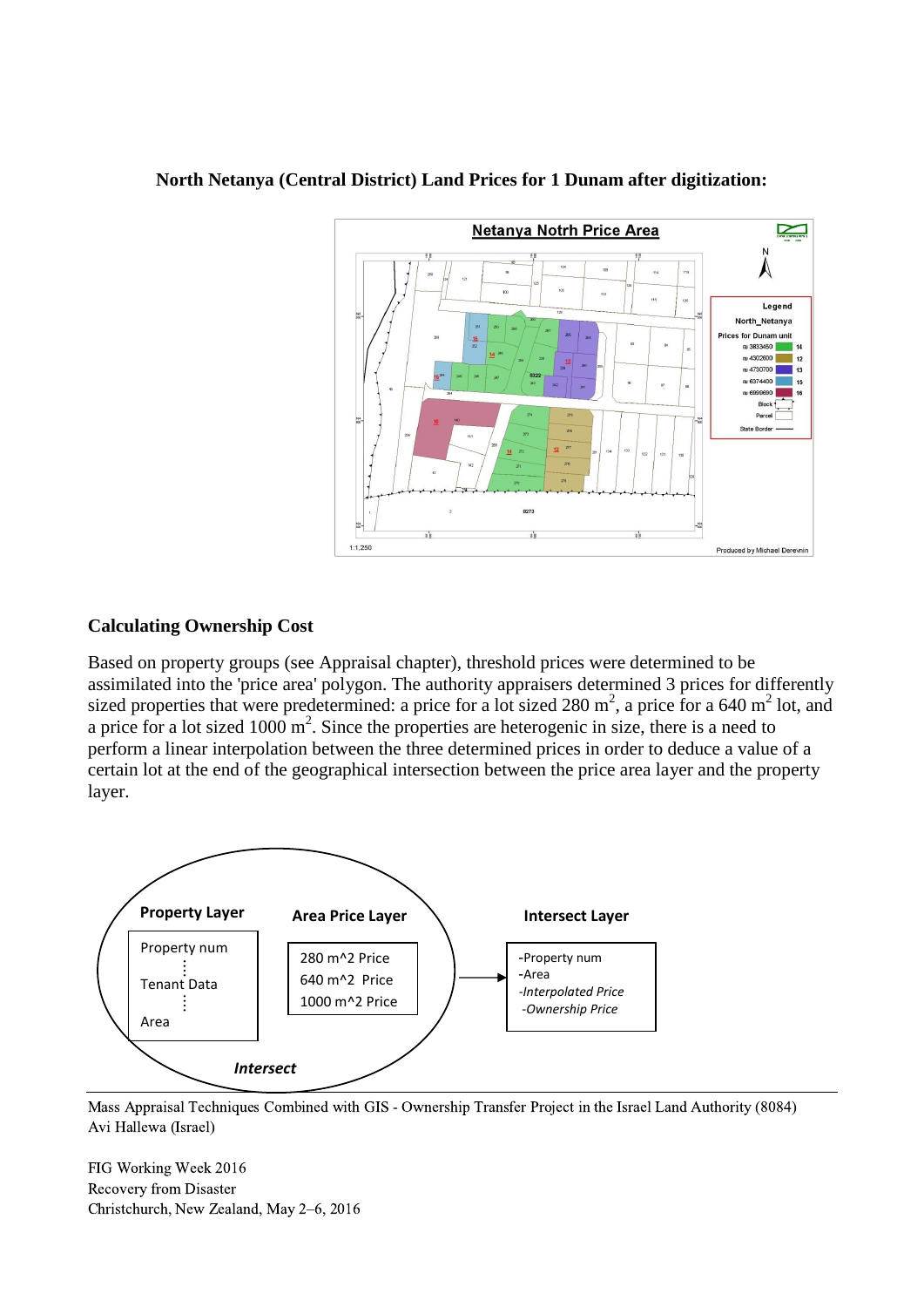#### **Summary and Conclusions**

Creating the price area layer and saving it within the GIS is a breakthrough in real estate management.

Building such a layer and updating it requires many financial resources and human resources that include appraisers, cartographers, GIS specialists, computer personnel, many finance and authority personnel and drafters. The GIS is the executing branch of the ownership transfer project and manages all the assimilated data with constant updating.

The more price areas added, the bigger the layer will be, and it will be used more widely. As with each GIS layer, this layer must be updated, though much more frequently – updating once a year according to the expiration date of the assessment.

Other then Israel Land Authority, the updated price layer imparted in the GIS can be used by many other government bodies: the Tax Authority, city and regional councils, and private bodies such as real estate appraisers and planners.

#### **REFERENCES**

Israeli government decision No. 117 (IMI / 5) on land reform)

Council Resolution 1185 dated 28.12.09 on reform at lands of Israel , that was canceled by Council Resolution 1299 dated 06.11. 13, that was canceled by Council Resolution 1370 dated 22.06.14.

# **BIOGRAPHICAL NOTES**

**Eng' Avi Hallewa**: A licensed surveyor (since 2002) and a registered professional engineer (Since 2000) from the Technion - Institute of Technology, Haifa, Israel.

Certified Land Assessor from the Technion, Haifa, Israel.

MBA with concentration in Real Estate and Valuation - Haifa University, Israel

- Senior Department Manager for Mapping, Surveying  $&$  GIS in the Israel Land Authority (since 2013).
- $\blacksquare$  Head of mapping and measurement in Israel Land Administration & Head of the Municipal registry center (2010-2013).
- Director of Mapping and measurement Dept in Jerusalem District of Israel Land Administration (2005-2010).
- Worked in a private firm as a surveyor (2000-2005).
- Certified real estate appraiser since 2004

**Mr Doron Haziza**: Certified real estate appraiser since 2003 (License no. 1122 from State of Israel) Education: Certified Land Assessor from the College of Management, Israel.

Member of the Real Estate Appraisers Association in Israel

Mass Appraisal Techniques Combined with GIS - Ownership Transfer Project in the Israel Land Authority (8084) Avi Hallewa (Israel)